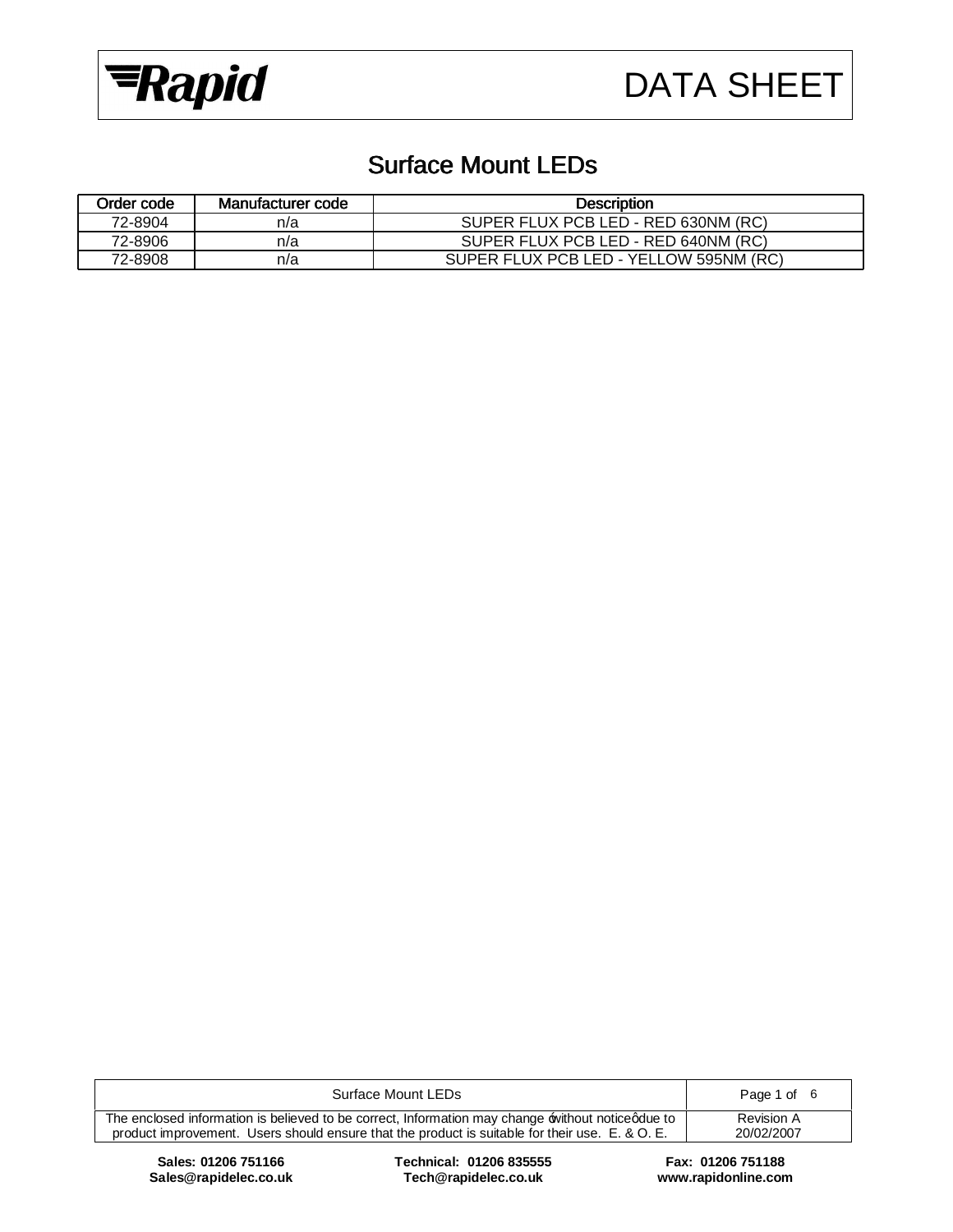# **Kingbright®**

### **7.6mm x7.6mm SUPER FLUX**

L-7676CSEC-E L-7676SURC-E L-7676CSYC

L-7676CSEC L-7676SURC

#### **Features**

**l**SUPER FLUX OUTPUT.

**l**DESIGN FOR HIGH CURRENT OPERATION. *LOUTSTANDING MATERIAL EFFICIENCY.* **l**RELIABLE AND RUGGED.

#### **Description**

The Super Bright Orange source color devices are made with DH InGaAlP on GaAs substrate Light Emitting Diode. The Super Bright Yellow source color devices are made with DH InGaAlP on GaAs substrate Light Emitting Diode.



**Package Dimensions**

Notes: 1. All dimensions are in millimeters (inches). 2. Tolerance is ±0.25(0.01") unless otherwise noted. 3. Lead spacing is measured where the lead emer-

ge package. 4. Specifications are subjected to change without notice.

#### **Selection Guide**

| Part No.      | Dice                          | Lens Type          | $lv$ (mcd)<br>@ 20 mA *70mA |         | Viewing<br>Angle |
|---------------|-------------------------------|--------------------|-----------------------------|---------|------------------|
|               |                               |                    | Min.                        | Max.    | 2q1/2            |
| L-7676CSEC    |                               | <b>WATER CLEAR</b> | 200                         | 700     | $70^{\circ}$     |
|               | SUPER BRIGHT ORANGE (InGaAIP) |                    | *1300                       | *2500   | $70^{\circ}$     |
| L-7676CSEC-E  |                               |                    | 400                         | 1000    | $70^{\circ}$     |
|               | <b>HYPER ORANGE (InGaAIP)</b> | <b>WATER CLEAR</b> | *1300                       | $*2500$ | $70^{\circ}$     |
| L-7676CSYC    | SUPER BRIGHT YELLOW (InGaAIP) | <b>WATER CLEAR</b> | 200                         | 600     | $70^{\circ}$     |
|               |                               |                    | *300                        | 1000    | $70^{\circ}$     |
| L-7676CSURC   | <b>HYPER RED (InGaAIP)</b>    |                    | 300                         | 700     | $70^{\circ}$     |
|               |                               | <b>WATER CLEAR</b> | *700                        | *1600   | $70^{\circ}$     |
|               |                               | <b>WATER CLEAR</b> | 300                         | 800     | $70^{\circ}$     |
| L-7676CSURC-E | <b>HYPER RED (InGaAIP)</b>    |                    | *700                        | *1600   | $70^{\circ}$     |

NOTES FOR L-7676C SERIES:

\*1. DRIVE CURRENT BETWEEN 10mA AND 30mA ARE RECOMMENDED FOR LONG TERM PERFORMANCE.

\*2. OPERATION AT CURRENT BELOW 10mA IS NOT RECOMMENDED.

Note: 1. θ1/2 is the angle from optical centerline where the luminous intensity is 1/2 the optical centerline value.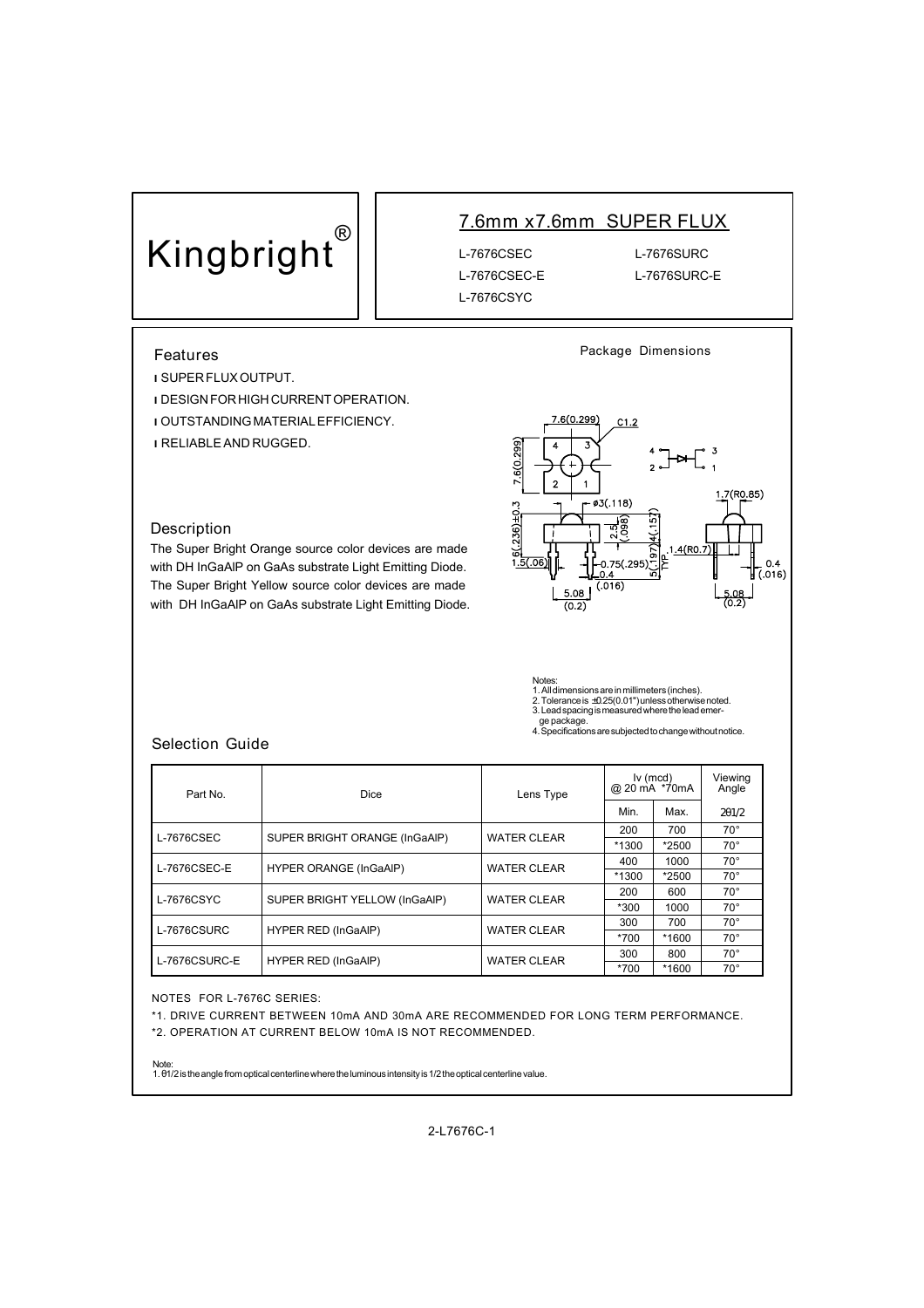| Symbol<br>Parameter  |                            | Device                                         | Typ.                                                      | Max.                            | Units  | <b>Test Conditions</b> |  |
|----------------------|----------------------------|------------------------------------------------|-----------------------------------------------------------|---------------------------------|--------|------------------------|--|
| $\lambda$ peak       | Peak Wavelength            | SE<br>SE-E<br>SY<br><b>SUR</b><br>SUR-E        | 620<br>630<br>595<br>640<br>640                           |                                 | nm     | $IF=20mA$              |  |
| $\Delta \lambda$ 1/2 | Spectral Line<br>Halfwidth | <b>SE</b><br>SE-E<br>SY<br><b>SUR</b><br>SUR-E | 15<br>20<br>$\frac{20}{25}$                               |                                 | nm     | $IF=20mA$              |  |
| С                    | Capacitance                | <b>SE</b><br>SE-E<br>SY<br><b>SUR</b><br>SUR-E | 40<br>25<br>$\begin{array}{c} 33 \\ 35 \end{array}$<br>30 |                                 | pF     | VF=0V;f=1MHz           |  |
| $V_F$                | Forward Voltage            | <b>SE</b><br>SE-E<br>SY<br><b>SUR</b><br>SUR-E | 1.95<br>2.45<br>2.0<br>2.0<br>2.45                        | 2.5<br>2.6<br>2.4<br>2.2<br>2.6 | $\vee$ | $IF=20mA$              |  |
| ΙŖ                   | <b>Reverse Current</b>     | All                                            | 10                                                        |                                 | uA     | $VR = 5V$              |  |

#### **Absolute Maximum Ratings T <sup>A</sup>=25**°**C**

| Parameter                     | SE                       | SY  | SE-E | <b>SUR</b> | SURC-E | Units |
|-------------------------------|--------------------------|-----|------|------------|--------|-------|
| Power dissipation             | 75                       | 125 | 150  | 170        | 150    | mW    |
| DC Forward Current            | 30                       | 30  | 40   | 50         | 40     | mA    |
| Peak Forward Current [1]      | 150                      | 150 | 120  | 150        | 120    | mA    |
| Reverse Voltage               | 5                        | 5   | 5    | 5          | 5      | V     |
| Operation/Storage Temperature | -40°C To +85 $\degree$ C |     |      |            |        |       |
| Lead Solder Temperature [2]   | 260 °C For 5 Seconds     |     |      |            |        |       |

Notes: 1. 1/10 Duty Cycle, 0.1ms Pulse Width. 2. 4mm below package base.

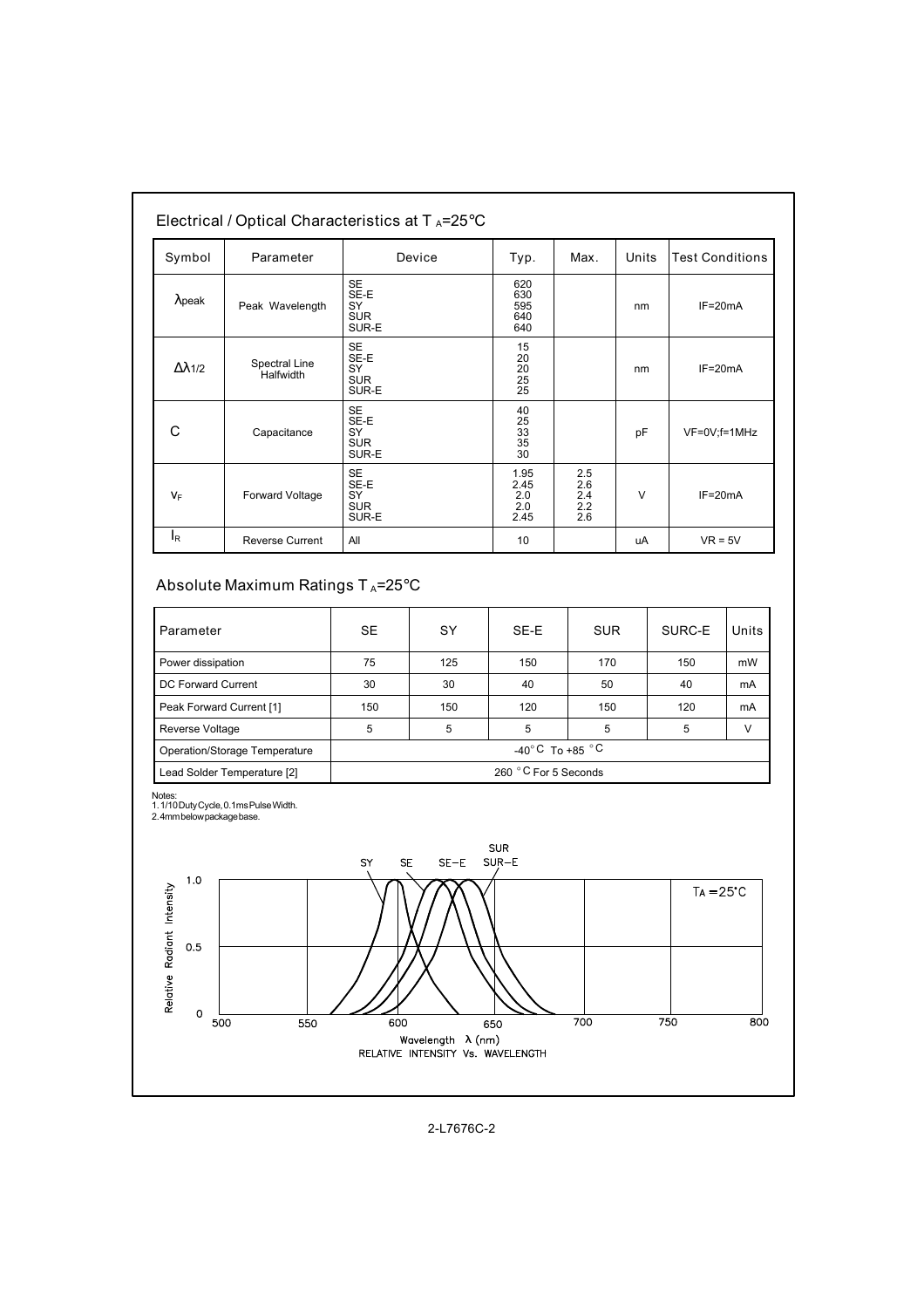

2-L7676C-3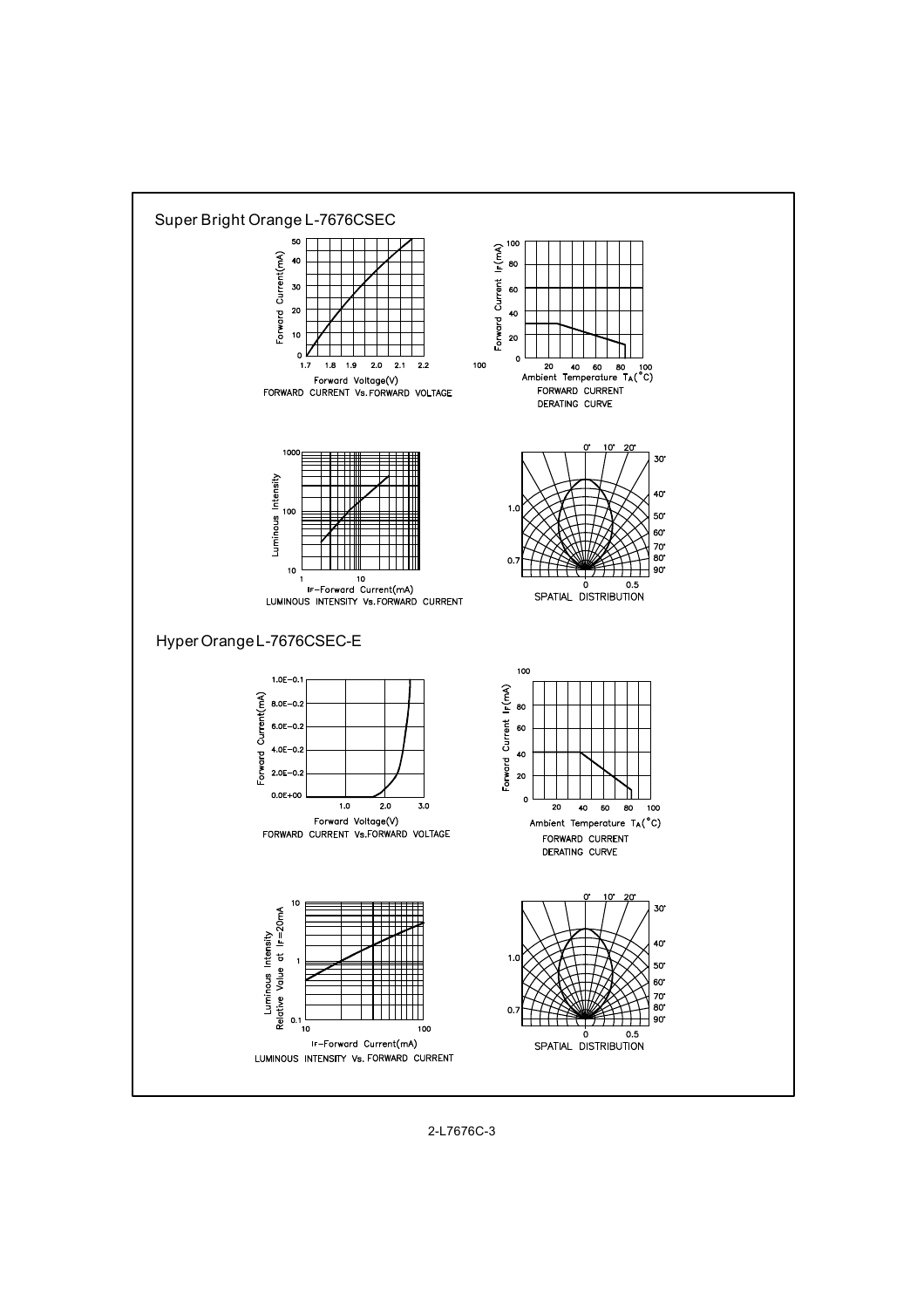

2-L7676C-4